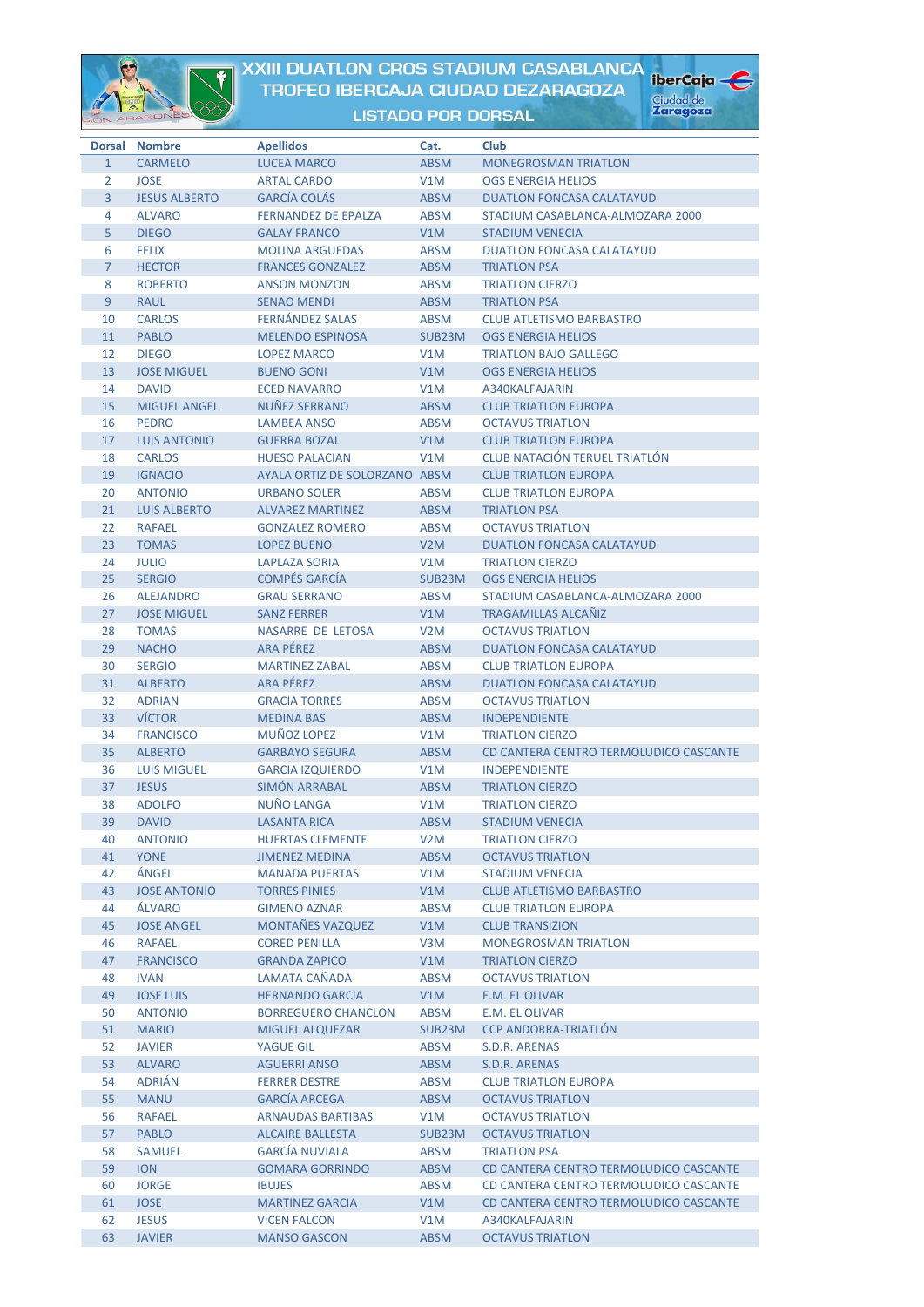| 64  | <b>PABLO</b>         | <b>ROY MARQUINA</b>        | ABSM             | A340KALFAJARIN                          |
|-----|----------------------|----------------------------|------------------|-----------------------------------------|
| 65  | <b>JESUS</b>         | <b>MORENO LLANA</b>        | <b>ABSM</b>      | C.A.JACA TRIATLON-REST. BIARRITZ        |
| 66  | <b>DAVID</b>         | <b>MORENO MARQUEZ</b>      | ABSM             | A340KALFAJARIN                          |
| 67  | <b>PABLO</b>         | <b>PEREZ ALVAREZ</b>       | <b>ABSM</b>      | <b>TRIATLON SORIANO</b>                 |
| 68  | <b>JESUS</b>         | <b>ALONSO ABAD</b>         | V2M              | <b>TONIBIKE-TRIATLON PARACUELLOS</b>    |
| 69  | <b>ALVARO</b>        | NÚÑEZ CABEZAS              | <b>MNU</b>       | <b>OCTAVUS TRIATLON</b>                 |
| 70  | <b>CARLOS</b>        | <b>CEREZUELA RAMIZ</b>     | ABSM             | CD CANTERA CENTRO TERMOLUDICO CASCANTE  |
| 71  | RAÚL                 | <b>MONTESINOS NAVARRO</b>  | V <sub>2</sub> M | <b>CLUB TRIATLON EUROPA</b>             |
|     |                      |                            |                  |                                         |
| 72  | <b>FRANCISCO</b>     | <b>ALAVER MIRALLES</b>     | V2M              | <b>MONEGROSMAN TRIATLON</b>             |
| 73  | <b>ADRIAN</b>        | <b>PALOMAR GIMENO</b>      | <b>ABSM</b>      | <b>TRIATLON CIERZO</b>                  |
| 74  | <b>RAUL</b>          | <b>HERNANDEZ POLO</b>      | <b>ABSM</b>      | <b>OCTAVUS TRIATLON</b>                 |
| 75  | <b>JAVIER</b>        | <b>TAMBO LIZALDE</b>       | <b>ABSM</b>      | STADIUM CASABLANCA-ALMOZARA 2000        |
| 76  | <b>RUBEN</b>         | <b>GIMENO HARO</b>         | <b>ABSM</b>      | STADIUM CASABLANCA-ALMOZARA 2000        |
| 77  | <b>JOSE MANUEL</b>   | <b>ALQUEZAR CARABIAS</b>   | V1M              | <b>CCP ANDORRA-TRIATLÓN</b>             |
| 78  | <b>EDUARDO</b>       | <b>ZAMORA GIL</b>          | <b>ABSM</b>      | <b>C.A.JACA TRIATLON-REST. BIARRITZ</b> |
| 79  | <b>RAUL</b>          | <b>GORDILLO RAMOS</b>      | <b>ABSM</b>      | <b>CLUB TRIATLON EUROPA</b>             |
| 80  | <b>JESÚS</b>         | <b>VILCHEZ PLACENCIA</b>   | V2M              | <b>CLUB NATACIÓN TERUEL TRIATLÓN</b>    |
| 81  | <b>EDUARDO</b>       | <b>ABADIA SOLANA</b>       | <b>ABSM</b>      | <b>INDEPENDIENTE</b>                    |
| 82  | <b>ALBERTO</b>       | <b>JIMENEZ JIMENEZ</b>     | ABSM             | C.A.JACA TRIATLON-REST. BIARRITZ        |
| 83  | <b>IÑAKI</b>         | <b>HERNANDEZ GARCES</b>    | <b>ABSM</b>      | <b>DUATLON FONCASA CALATAYUD</b>        |
| 84  | <b>LUIS</b>          | <b>MORALEDA SOLERA</b>     | ABSM             | <b>OCTAVUS TRIATLON</b>                 |
| 85  | <b>JOSE ANTONIO</b>  | <b>FERRERO MOYA</b>        | V <sub>2</sub> M | <b>TRIATLON CIERZO</b>                  |
| 86  | <b>AITAMI</b>        | <b>HERNÁNDEZ SANTANA</b>   | <b>ABSM</b>      | TRIATLÓN UNIVERSITARIO DE MADRID        |
| 87  | <b>JULIO</b>         | <b>SAGANTA LAVILLA</b>     | V1M              | <b>CORRECAMINOS ALFINDEN</b>            |
| 88  | <b>ADRIAN</b>        | LAINEZ JIMENEZ             | <b>ABSM</b>      | <b>TRIATLON CIERZO</b>                  |
| 89  | <b>ALBERTO</b>       | <b>ROMERO FUERTES</b>      | <b>ABSM</b>      | <b>INDEPENDIENTE</b>                    |
| 90  | <b>JORGE JESUS</b>   | <b>ARNILLAS BLASCO</b>     | V1M              | <b>DUATLON FONCASA CALATAYUD</b>        |
| 91  | <b>SERGIO</b>        | PÉREZ GÓMEZ                | <b>ABSM</b>      | <b>CLUB CICLISTA MONZON</b>             |
| 92  | <b>ALFONSO</b>       | <b>OLALLA MORENO</b>       | ABSM             | <b>TRIATLON CIERZO</b>                  |
| 93  | <b>ANGEL CARLOS</b>  | <b>BORREGUERO BRAVO</b>    | V1M              | <b>OCTAVUS TRIATLON</b>                 |
| 94  | <b>VICENTE</b>       | <b>VALENZUELA ARMENGOD</b> | <b>ABSM</b>      | <b>TRIATLON PSA</b>                     |
| 95  | <b>LIZER</b>         | <b>LORENTE ALPERTE</b>     |                  | <b>CLUB TRANSIZION</b>                  |
| 96  |                      |                            | SUB23M           |                                         |
|     | <b>JUAN MANUEL</b>   | <b>GARCIA RODRIGUEZ</b>    | V1M              | <b>TRIATLON PSA</b>                     |
| 97  | <b>ALFREDO</b>       | <b>AGUSTIN MARTIN</b>      | <b>ABSM</b>      | <b>CLUB TRANSIZION</b>                  |
| 98  | <b>RODRIGO</b>       | <b>CHAVES TEJERO</b>       | SUB23M           | <b>XTREMCALVIA</b>                      |
| 99  | <b>CARLOS</b>        | <b>BRONCHAL SANCHEZ</b>    | <b>ABSM</b>      | <b>CLUB NATACIÓN TERUEL TRIATLÓN</b>    |
| 100 | <b>JOSE</b>          | <b>TELLO SALAS</b>         | V2M              | <b>DUATLON FONCASA CALATAYUD</b>        |
| 101 | <b>MANUEL CARLOS</b> | <b>MORALES SANZ</b>        | <b>ABSM</b>      | LICENCIA DE UN DÍA                      |
| 102 | <b>FELIX</b>         | <b>CALVO FALCON</b>        | V1M              | LICENCIA DE UN DÍA                      |
| 103 | <b>CARLOS</b>        | <b>VALENCIA</b>            | <b>ABSM</b>      | LICENCIA DE UN DÍA                      |
| 104 | <b>DANIEL</b>        | <b>GONZÁLEZ GARCÍA</b>     | V1M              | LICENCIA DE UN DIA                      |
| 105 | <b>OSCAR</b>         | <b>GONZALO CESTER</b>      | <b>ABSM</b>      | LICENCIA DE UN DÍA                      |
| 106 | <b>DAVID</b>         | <b>GONZALEZ BUITRON</b>    | <b>ABSM</b>      | LICENCIA DE UN DÍA                      |
| 107 | <b>JORGE</b>         | <b>PERALTA GUILLEN</b>     | <b>ABSM</b>      | LICENCIA DE UN DÍA                      |
| 108 | <b>DAVID</b>         | <b>DIÁÑEZ</b>              | <b>ABSM</b>      | LICENCIA DE UN DÍA                      |
| 109 | ANGEL                | <b>GONZALEZ LOPEZ</b>      | <b>ABSM</b>      | LICENCIA DE UN DÍA                      |
| 110 | <b>VICTORIANO</b>    | SÍMÓN ARIÑO                | V <sub>2</sub> M | LICENCIA DE UN DÍA                      |
| 111 | <b>ALBERTO</b>       | <b>MARCO BESCÓS</b>        | V1M              | LICENCIA DE UN DÍA                      |
| 112 | <b>JAVIER</b>        | LAFUENTE ARGÓN             | V1M              | LICENCIA DE UN DÍA                      |
| 113 | <b>RAFAEL</b>        | <b>OTERO NUÑEZ</b>         | V1M              | LICENCIA DE UN DÍA                      |
| 114 | <b>LUIS</b>          | <b>BAQUER SIPIERA</b>      | <b>ABSM</b>      | LICENCIA DE UN DÍA                      |
| 115 | ÁLVARO               | <b>SERRANO TERUEL</b>      | <b>MNU</b>       | LICENCIA DE UN DÍA                      |
| 116 | <b>RUBEN HUGO</b>    | <b>LOBERA BLANCO</b>       | <b>ABSM</b>      | LICENCIA DE UN DÍA                      |
| 117 | <b>ALBERTO</b>       | <b>CASADO CASTILLO</b>     | <b>ABSM</b>      | LICENCIA DE UN DÍA                      |
| 118 | <b>CARLOS</b>        | <b>SANJUAN</b>             | JNM              | LICENCIA DE UN DÍA                      |
| 119 | <b>IGOR</b>          | <b>DIAZ TEJADO</b>         | <b>ABSM</b>      | LICENCIA DE UN DÍA                      |
| 120 | <b>LUIS MIGUEL</b>   | <b>CARRASCO MIGUEL</b>     | V1M              | LICENCIA DE UN DÍA                      |
| 122 | <b>EDUARDO</b>       | <b>MAZA PÉREZ</b>          | V1M              | LICENCIA DE UN DÍA                      |
| 123 | <b>JAVIER</b>        | SÁNCHEZ SÁNCHEZ            | ABSM             | LICENCIA DE UN DÍA                      |
| 124 | <b>JORGE</b>         | <b>VECINO CARO</b>         | <b>ABSM</b>      | LICENCIA DE UN DÍA                      |
| 125 | <b>JONATAN</b>       | <b>GARCÍA GARCÍA</b>       | <b>ABSM</b>      | LICENCIA DE UN DÍA                      |
| 126 | ANGEL                | <b>GASCON LOPEZ</b>        | V1M              | LICENCIA DE UN DÍA                      |
| 127 | <b>DAVID</b>         | <b>ZARO AZNAR</b>          | JNM              | LICENCIA DE UN DÍA                      |
| 128 | <b>ARMANDO</b>       | <b>ALADREN MARCO</b>       | <b>ABSM</b>      | LICENCIA DE UN DÍA                      |
| 129 | <b>ANTONIO</b>       | <b>MOLINA CALVO</b>        | V1M              | LICENCIA DE UN DÍA                      |
| 130 | <b>ALVARO</b>        | <b>HUERTA ARTEAGA</b>      | <b>ABSM</b>      | LICENCIA DE UN DÍA                      |
| 131 | <b>ANDRES</b>        | <b>MACHUCA DÍAZ</b>        | <b>ABSM</b>      | LICENCIA DE UN DÍA                      |
| 132 | <b>MARIO</b>         | <b>GUALLAR GUALLAR</b>     | <b>ABSM</b>      | LICENCIA DE UN DÍA                      |
|     | <b>ALBERTO</b>       | <b>BLANQUEZ ACIN</b>       | V1M              | LICENCIA DE UN DÍA                      |
| 133 |                      |                            |                  |                                         |